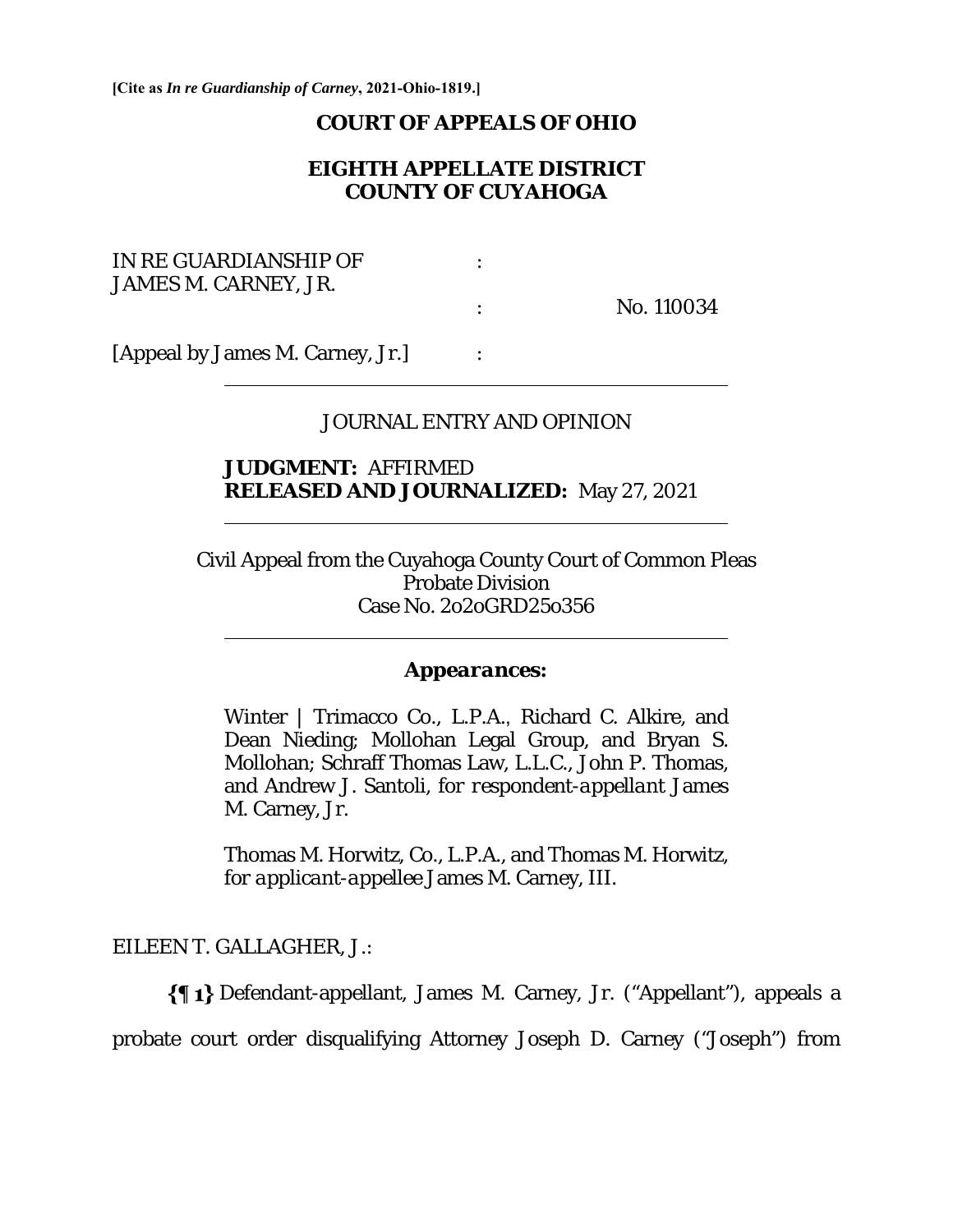representing him in guardianship proceedings. Appellant claims the following

errors:

1. The probate court abused its discretion and therefore committed reversible error by nullifying Ward Carney's statutory right to independent counsel of his choice and disqualifying said counsel without holding any type of hearing or reviewing any evidence concerning the necessity and admissibility of the purported testimony of counsel.

2. The probate court abused its discretion and therefore committed reversible error in granting the motion to disqualify counsel independently selected and retained by Ward Carney under the witness advocate rule, Prof. Cond. R. 3.7(a), when the movant failed to establish (1) that the proposed testimony of counsel was admissible and necessary, and (2) the proposed testimony would somehow prejudice Ward Carney.

3. The probate court abused its discretion and therefore committed reversible error in holding Ward Carney would not sustain substantial hardship if denied his statutory right to have his lifelong friend, family member and business partner represent him in guardianship proceedings.

4. The probate court abused its discretion and therefore committed reversible error when it strayed from the precedent of the Eighth District Court of Appeals and considered arguments that have nothing to do with admissibility or necessity in disqualifying counsel under the witness advocate rule, Prof. Cond. R. 3.7(a).

5. The probate court abused its discretion and therefore committed reversible error in using Prof. Cond. R. 3.7 as the basis to disqualify counsel where there will be no jury trial and where the court, not a jury, will decide the factual issues in dispute

 $\{\P 2\}$  We find no merit to the appeal and affirm the trial court's judgment.

# **I. Facts and Procedural History**

 $\{\P_3\}$  In August 2019, Appellant, a wealthy businessman, executed a durable

power of attorney ("POA") appointing his son, James M. Carney III ("Carney III"),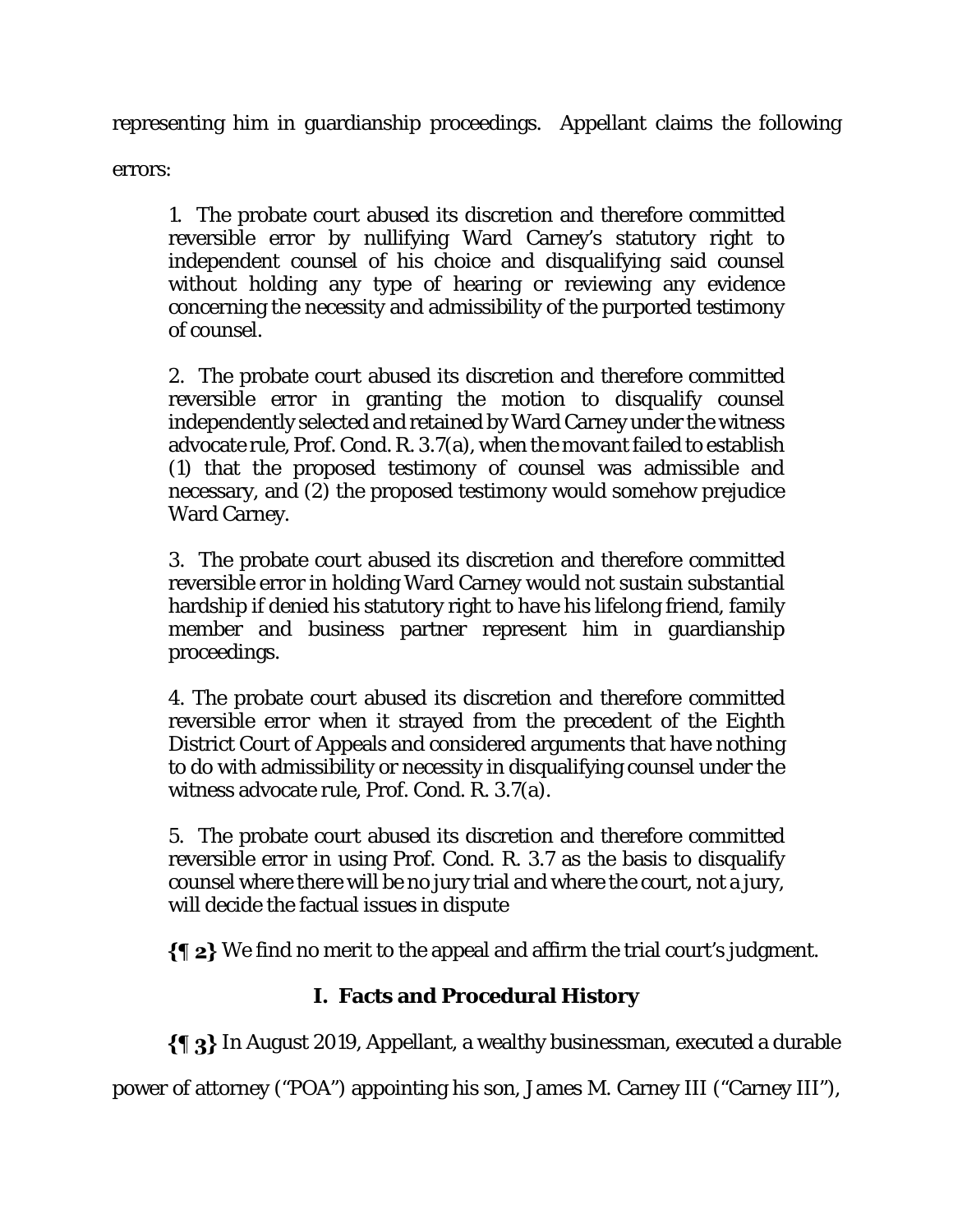as his lawful attorney-in-fact. The POA contained a guardianship provision providing that Carney III, as Appellant's attorney-in-fact, was nominated and authorized to apply for appointment to serve as Appellant's guardian in the event a guardianship were necessary. The POA further provided that Carney III was authorized to retain counsel and attorneys on Appellant's behalf to represent Appellant "in all actions and proceeding[s] in state and federal court \*\*\*."

 $\{\{\,\}\,\mathbf{4}\}$  In December 2019, Appellant was diagnosed with dementia and was admitted to the memory care unit at the Symphony at Olmsted Falls nursing home. On January 31, 2020, Appellant had an altercation with another resident of the nursing home and was admitted to a locked psychiatric unit at Southwest General Hospital. Three days later, on February 3, 2020, Joseph, who is Appellant's cousin, and Joseph's sister, Jeanne Carney Hagan ("Jeanne"), came to the locked psychiatric unit and presented Appellant with a limited power of attorney ("LPOA") nominating Jeanne as his limited attorney-in-fact. Joseph notarized the LPOA, but no other witnesses signed the document, and neither Carney III nor Appellant's attorney, Bryan S. Mollohan, were notified of it.

 $\{\P_5\}$  The terms of the LPOA revoke certain aspects of prior powers of attorney. It also contains the following guardianship provision:

In the event a guardianship  $***$  may be needed of me, I desire that Jeanne Carney Hagan be among those considered for this situation and I hereby nominate her  $***$  to apply for appointment  $***$  as my guardian  $***$ . If she is opposed by my son Jamie Carney, (James M. Carney III), I state that I prefer her in such a situation.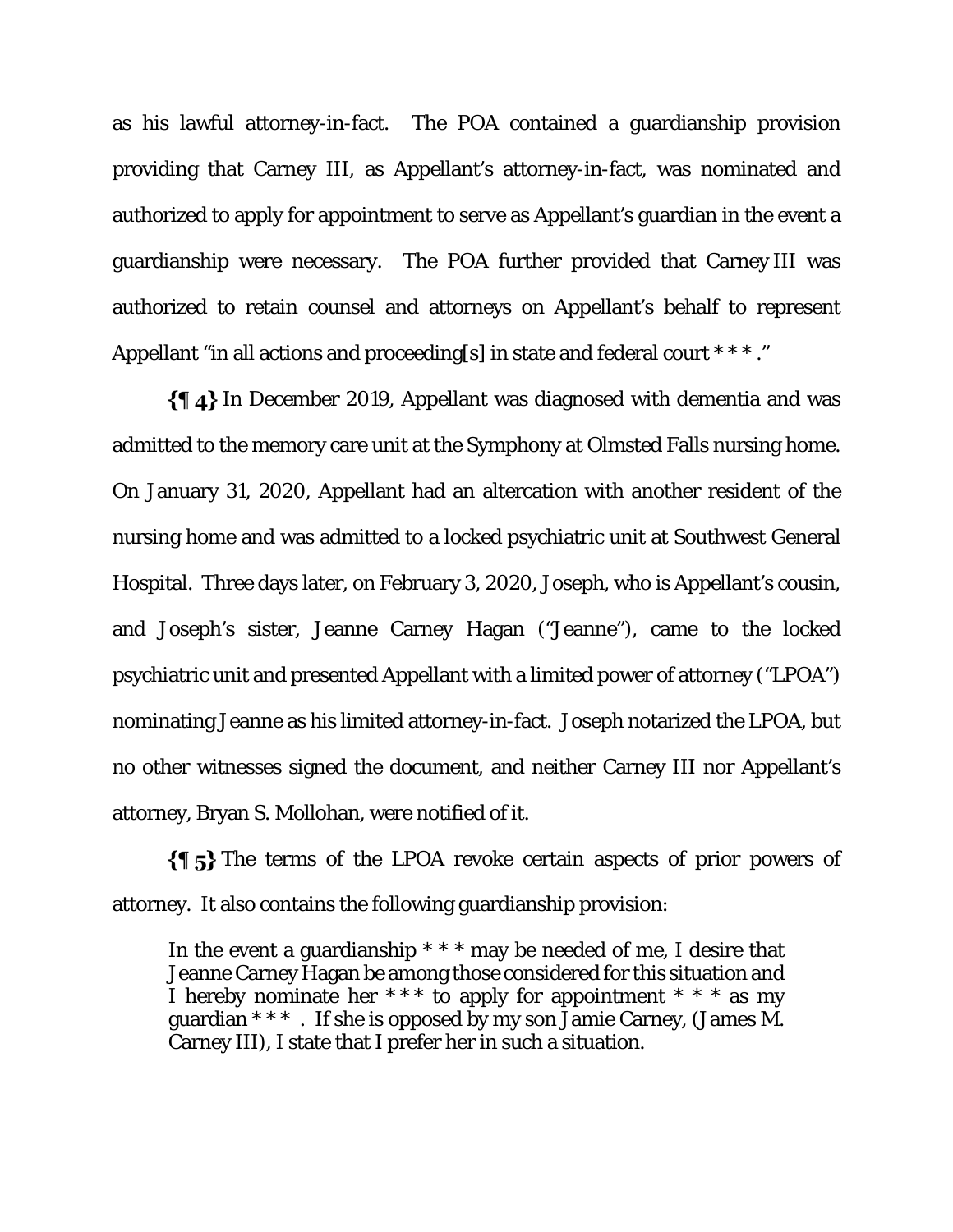$\{\P\ 6\}$  On February 14, 2020, Carney III filed an application for guardianship of his father on the recommendation of Dr. Catherine Lee ("Dr. Lee"), a neuropsychologist at University Hospitals. In a report dated December 23, 2019, Dr. Lee diagnosed Appellant with dementia and stated that the "extent of [Appellant's] difficulties and limited insight indicated the need for full-time supervision \* \* \* ." A court investigator also submitted a report dated February 27, 2020, indicating that Appellant was mentally impaired due to both mental and physical illness or disability. The investigator's report stated that Appellant was incapable of taking proper care of himself and his property.

Jeanne filed an application for guardianship of Appellant on March 5, 2020, claiming she had been nominated by Appellant to act as his guardian in the LPOA. Carney III objected to the nomination of Jeanne for appointment as guardian, arguing that Appellant was not competent to execute the LPOA and that Appellant's execution of the LPOA was the result of the undue influence of Jeanne and Joseph. Joseph is an attorney, and the objection asserted that Appellant's execution of the LPOA resulted from Joseph's violation of Prof.Cond.R. 4.2 and other rules of professional conduct.

On March 3, 2020, Attorney Bryan S. Mollohan ("Mollohan") filed a notice of appearance on behalf of Appellant. One day later, on March 4, 2020, Attorneys John P. Thomas ("Thomas") and Andrew J. Santoli ("Santoli") entered appearances on behalf of Appellant. Carney III subsequently filed a notice of termination of representation of Attorneys Thomas and Santoli, arguing that as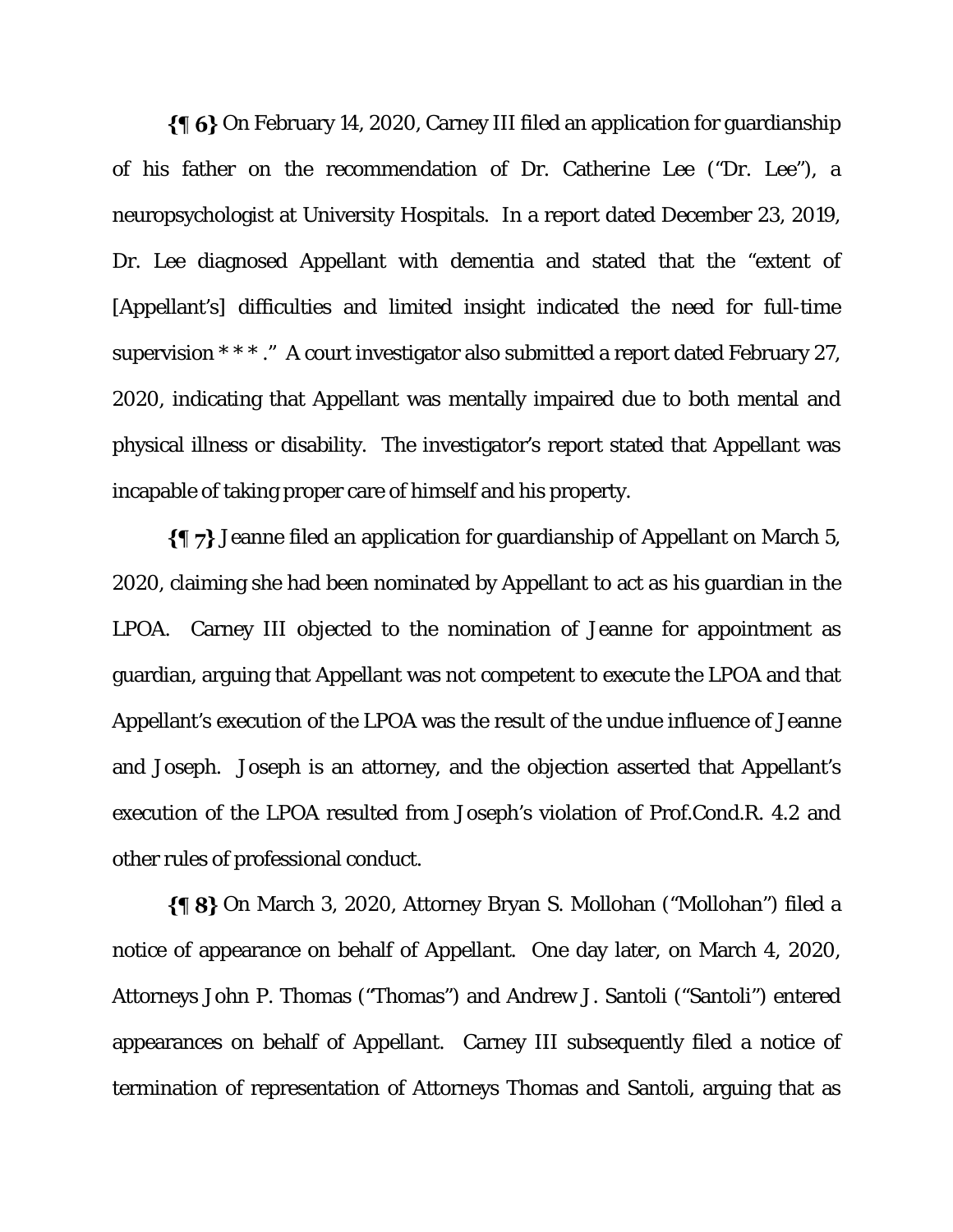Appellant's attorney-in-fact, Carney III was authorized to retain counsel on Appellant's behalf and he did not retain Thomas or Santoli to represent Appellant. Carney III explained that Mollohan had a longstanding attorney-client relationship with Appellant spanning 15 years and that Mollohan was the only attorney retained to represent Appellant. Carney III filed the notice of termination of Attorneys Thomas and Santoli after Mollohan asked them to withdraw, but they refused. In an affidavit submitted in support of the notice of termination, Carney III averred that after he filed his application for appointment of guardian, Joseph and Jeanne brought Thomas and Santoli to the nursing home where Appellant was a resident and instructed Appellant to retain them to represent him in the guardianship proceedings. (Carney III aff. ¶ 12, attached to notice of termination of representation of attorneys John P. Thomas and Andrew J. Santoli.)

After Carney III filed his objection to the nomination of Jeanne as guardian, Joseph filed a motion to intervene in the guardianship proceedings as an interested party, claiming that he had a "unique personal stake in this litigation." (Motion to intervene p. 4.) Joseph asserted that he had a special interest in the litigation to defend his professional reputation, which was allegedly jeopardized by Carney III's allegations that Joseph violated professional rules of conduct and used undue influence to cause Appellant to execute the LPOA that nominated Jeanne as his preferred guardian.

 $\{\P$  10} The probate court denied Joseph's motion to intervene, finding that his personal interests in his "professional and ethical concerns are not an actual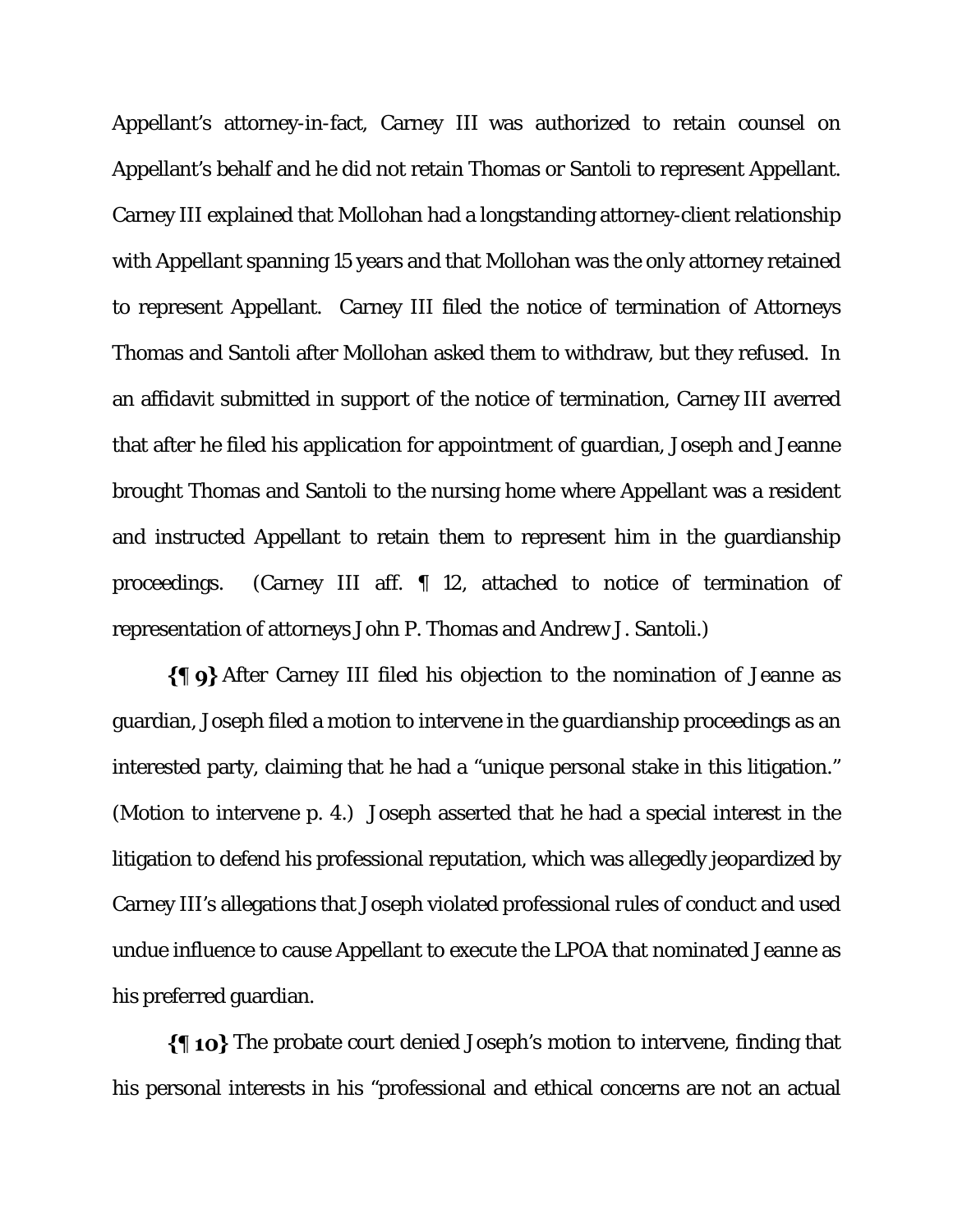interest in the guardianship proceedings." The probate court also found that Joseph's interest in the health, safety, and welfare of Appellant are adequately represented by Jeanne.

After the trial court denied Joseph's motion to intervene, Joseph filed a notice of appearance as counsel for Appellant. Carney III filed a motion to disqualify Joseph from representing Appellant, arguing that Joseph is disqualified from representing Appellant pursuant to the witness-advocate rule set forth in Prof. Cond.R. 3.7, which prohibits a lawyer from acting as an advocate at trial if the lawyer is likely to be a necessary witness. Carney III further asserted that Appellant would not be prejudiced by the disqualification since his interests are adequately represented by three other attorneys from two separate firms.

 $\{\P_1\}$  The probate court granted the motion to disqualify Joseph. (Judgment entry dated Sept. 17, 2020.) The court found that Joseph would have significant, admissible testimony relative to the competing applications for guardianship. In its journal entry, the court explained, in relevant part:

[S]hould the Respondent be found incompetent, a great contention is the Limited Power of Attorney signed by the Respondent on February 3, 2020[,] while the Respondent was in the psychiatric unit, which states that in the event a guardianship is needed for the Respondent, he nominates Jeanne Carney Hagen to serve as Guardian. Additionally, the Limited Power of Attorney states that " \* \* \* if she [Jeanne] is opposed by my son Jamie Carney, (James M. Carney III) I state that I prefer her in such a situation." The Court finds that while some matters may potentially be protected by the attorney-client privilege, Joseph Carney will have admissible evidence surrounding the Limited Power of Attorney that is relevant to the Court when considering who should be named as Guardian. Such testimony will include, at the very least, the mental competency and capacity of the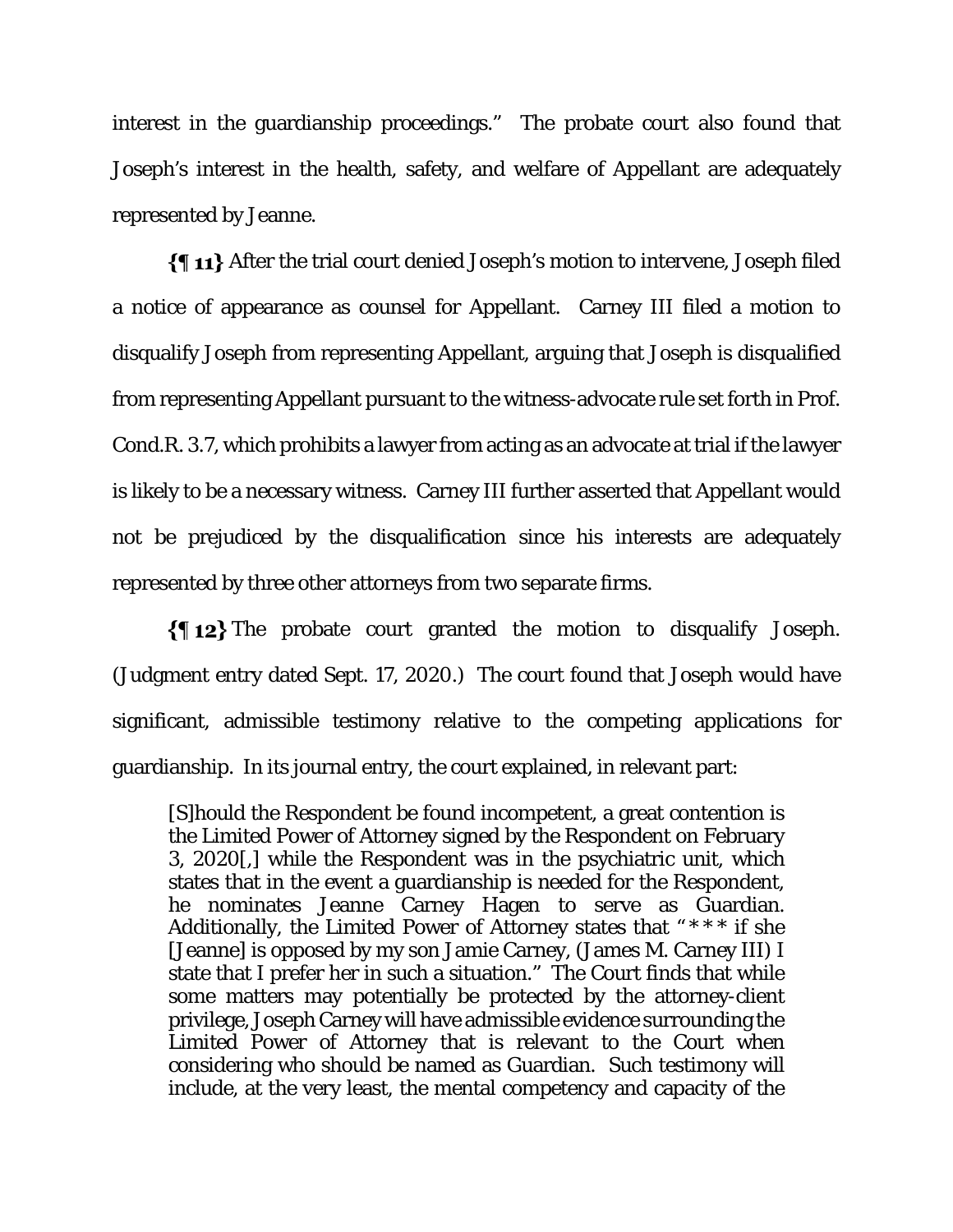proposed Ward to execute the legal document on February 3, 2020. As which applicant should be named as Guardian is relevant and significant in the pending proceeding. Joseph Carney will have admissible evidence that will assist the Court in understanding the Respondent's intent and wishes[,] which no other witness can provide to the Court.

(Judgment entry dated Sept. 17, 2020.)

 $\{\P_1, \P_2\}$  The probate court further noted its "grave concern that upon the Motion to Intervene being denied, Joseph Carney proceeded to file a Notice of Appearance claiming to represent Respondent \* \* \* ." The probate court observed that after Carney III sought disqualification of Joseph, "Joseph proceeded to obtain the Respondent's signature in an engagement letter and filed a subsequent Notice of Appearance with the court on September 1, 2020."

 $\{\{\,\,\,\,\,\}\$  In his memorandum in opposition to motion to disqualify, Joseph explained why he believed he should represent Appellant. The memorandum states, in relevant part:

It is essential that Joseph be permitted to assist in his cousin's defense. If disqualified, Joseph would return to the status of an outsider, and he cannot be as effective in helping his cousin because he likely will not be able to view what is presented as "confidential" information, including medical and financial information to which he is entitled as counsel to Jim Jr.

The probate court found this argument "disingenuous." The court's judgment entry

states, in relevant part:

It is clear to this Court that Joseph Carney continues his attempts to gain medical and financial information of the Respondent for his personal gain in an effort to clear his name and professional reputation. Even more concerning to the Court is that Joseph Carney, in an attempt to formalize and secure his representation of the Respondent, had the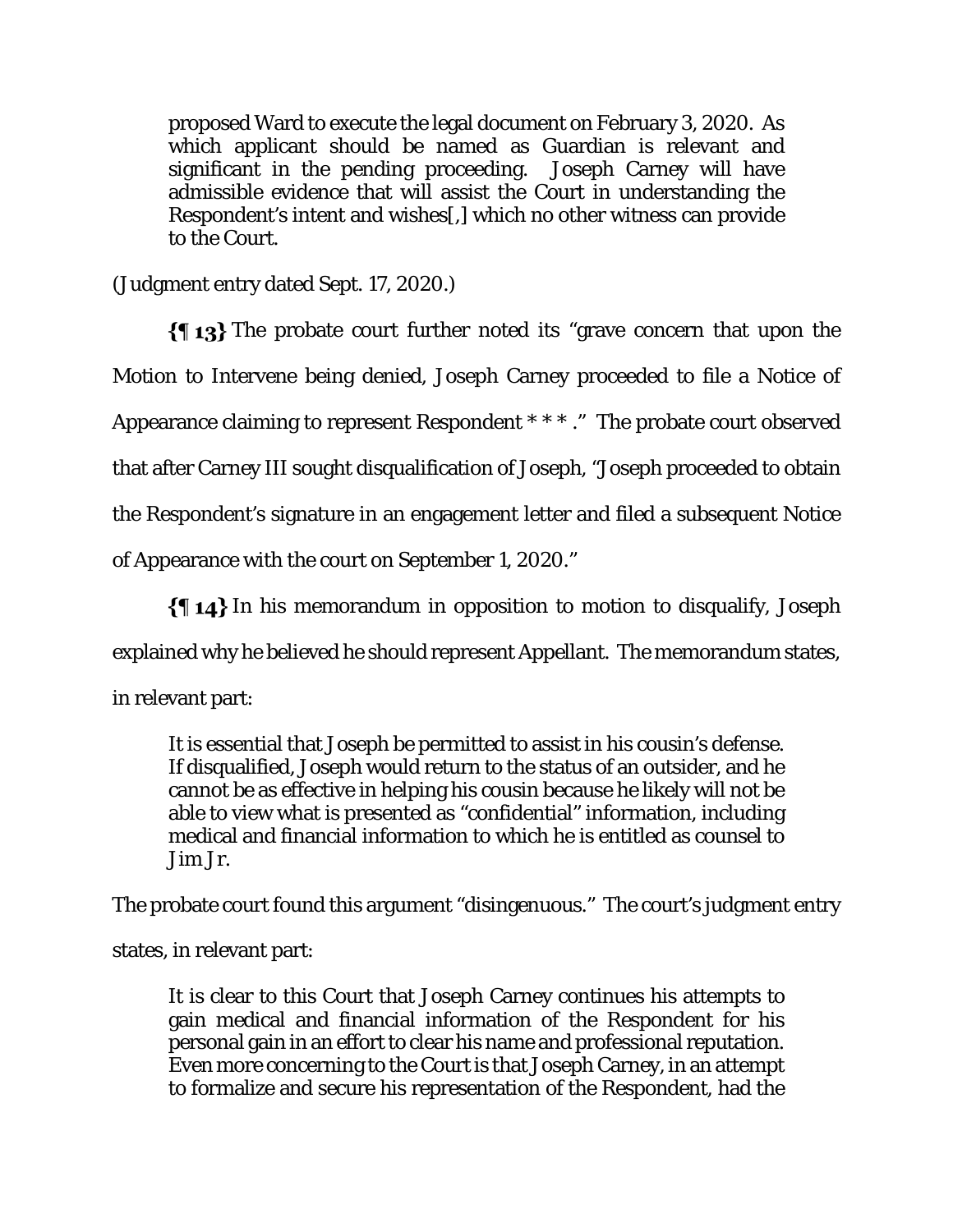Respondent sign an engagement letter during the pendency of the Guardianship proceeding and despite the Statement of Expert Evaluations and medical statements that have been filed with the Court.

This Court must protect the Respondent personally and financially. Attorney Joseph Carney has shown that he is biased against Applicant James M. Carney III for personal motives and that his interests will not best serve the Respondent, as he wants to further his own agenda. \* \* \*

The court finds that prior to Joseph Carney's Notice of Representation, Respondent was represented by attorneys Bryan S. Mollohan and John P. Thomas, and the Court finds that the Respondent is adequately represented by the aforementioned attorneys. By allowing Joseph Carney to remain as counsel will increase attorney fees, duplicate any and all discovery conducted in the matter, and postpone the disposition of the Guardianship matter.

(Judgment entry dated Sept. 27, 2020.)

Although Appellant never opposed the disqualification of Joseph, he

now, through new counsel who did not represent him in the probate court, appeals

the trial court's judgment granting the disqualification.<sup>1</sup>

# **II. Law and Analysis**

# **A. Standard of Review**

 $\{\P$  16} Under R.C. 2111.02(C)(7)(a), an alleged incompetent has the right to

be represented by independent counsel of his choice. Disqualification is a drastic

measure that interferes with an alleged incompetent's right to choose his counsel

<sup>&</sup>lt;sup>1</sup> An order disqualifying an attorney from representing a client in a civil case is a final, appealable order pursuant to R.C. 2505.02(B)(4). *Douglass v. Priddy*, 11th Dist. Geauga No. 2013-G-3172, 2014-Ohio-2881, ¶15, citing *Westfall v. Cross*, 144 Ohio App.3d 211, 218-219, 759 N.E.2d 881 (7th Dist.2001).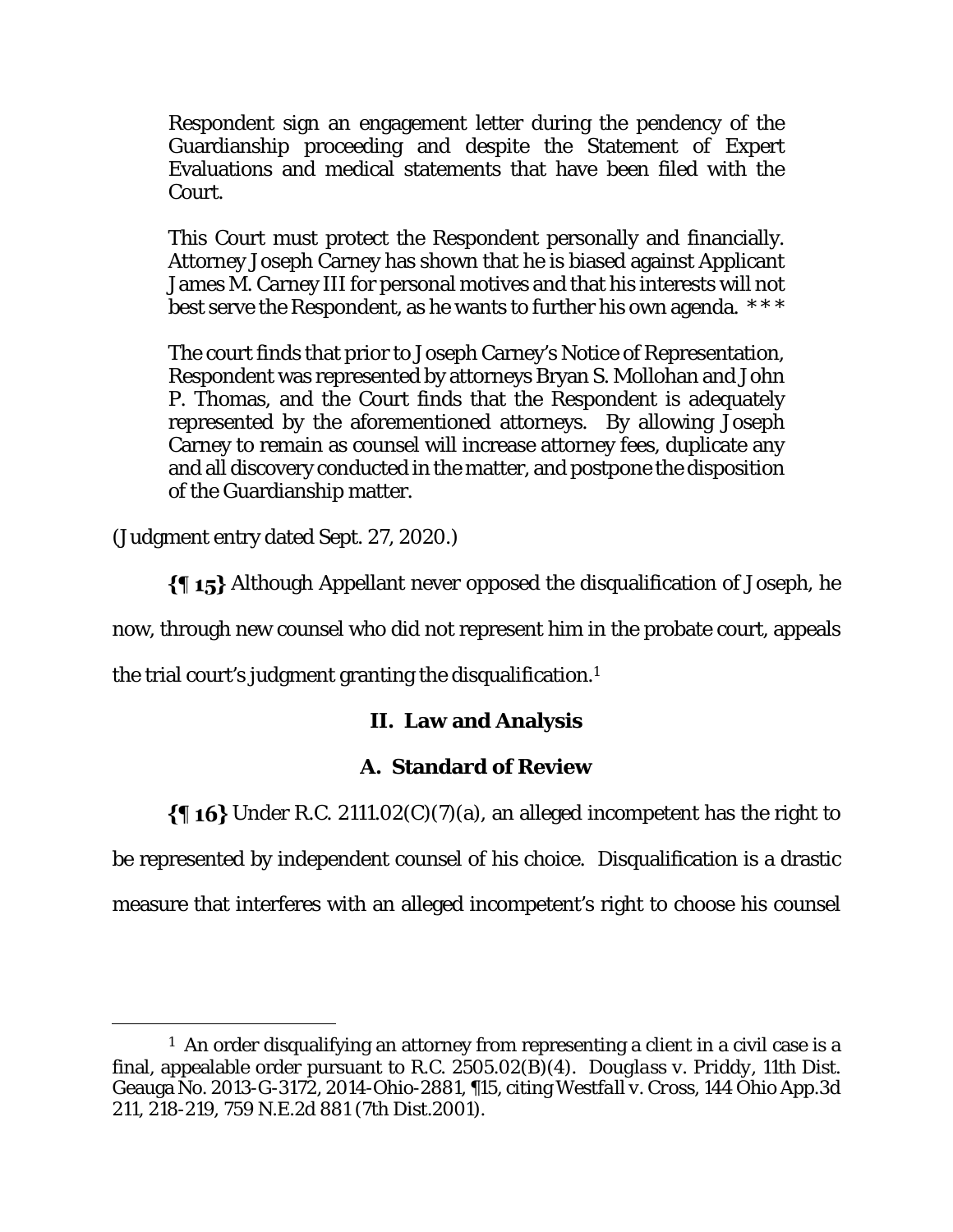and, therefore, should not be imposed unless absolutely necessary. *Kala v. Aluminum Smelting & Refining Co.*, 81 Ohio St.3d 1, 5, 688 N.E.2d 258 (1998).

 $\P$  17} Nevertheless, a trial court has wide discretion when considering motions to disqualify counsel. *Carr v. Acacia Country Club Co.*, 8th Dist. Cuyahoga No. 91292, 2009-Ohio-628, ¶ 18. Therefore, a trial court's decision on whether to grant a motion to disqualify will not be disturbed absent an abuse of discretion. *Id*., citing *155 N. High, Ltd. v. Cincinnati Ins. Co.*, 72 Ohio St.3d 423, 426, 650 N.E.2d 869 (1995).

 $\{\P 18\}$  "A court abuses its discretion when a legal rule entrusts a decision to a judge's discretion and the judge's exercise of that discretion is outside of the legally permissible range of choices." *State v. Hackett*, Slip Opinion No. 2020-Ohio-6699, ¶ 19. An abuse of discretion may be found where a trial court "applies the wrong legal standard, misapplies the correct legal standard, or relies on clearly erroneous findings of fact." *Thomas v. Cleveland*, 176 Ohio App.3d 401, 2008-Ohio-1720, 892 N.E.2d 454, ¶ 15 (8th Dist.). When applying the abuse of discretion standard, a reviewing court may not substitute its judgment for that of the trial court. *Vannucci v. Schneider*, 2018-Ohio-1294, 110 N.E.3d 716, ¶ 22 (8th Dist.).

#### **B. Disqualification without a Hearing**

In the first assignment of error, Appellant argues the probate court erred in disqualifying Joseph without holding an evidentiary hearing. In the second assignment of error, Appellant argues the probate court erred in granting the motion to disqualify under the witness-advocate rule because Carney III failed to establish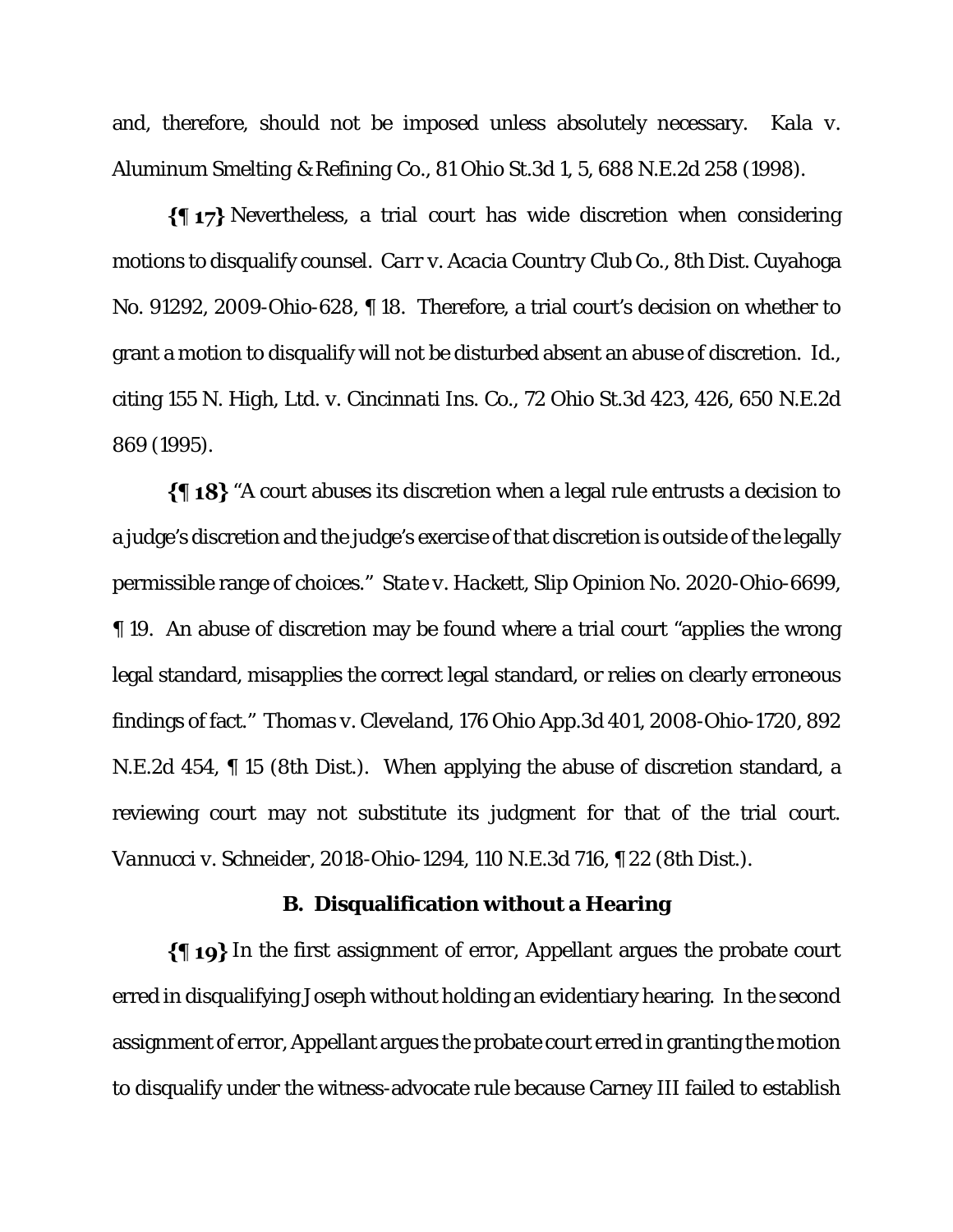that Joseph's testimony was admissible and necessary. And, in the third assignment of error, Appellant argues the trial court erred in finding that Appellant would not sustain a substantial hardship if Joseph were not permitted to represent him in the guardianship proceedings. We discuss these assigned errors together because they are interrelated.

 $\{\P$  20} As a preliminary matter, we again note that Appellant never opposed the motion for disqualification even though he was represented by three other attorneys apart from Joseph. And there is no evidence in the record that Appellant knowingly and voluntarily retained Joseph to represent him. To the contrary, by failing to respond to Carney III's requests for admissions, the evidence shows that Appellant did not consent to Joseph's representation and that Joseph was never properly retained by Appellant to represent him in the guardianship proceedings.

 $\{\P$  21} Under Civ.R. 36(A), requests for admissions are self-executing; if a party fails to respond to a request or an admission, the matter is automatically deemed admitted and no further action is required by the party requesting it. *Riddick v. Taylor*, 2018-Ohio-171, 105 N.E.3d 446, ¶ 22 (8th Dist.), citing *Smallwood v. Shiflet*, 8th Dist. Cuyahoga No. 103853, 2016-Ohio-7887, ¶ 18. In other words, "where a party fails to respond to requests of admissions within the time provided under Civ.R. 36, the requested admissions become 'facts of record which the court must recognize.'" *LVNV Funding, LLC v. Takats*, 6th Dist. Lucas No. L-14-1129, 2015-Ohio-3082, ¶ 14.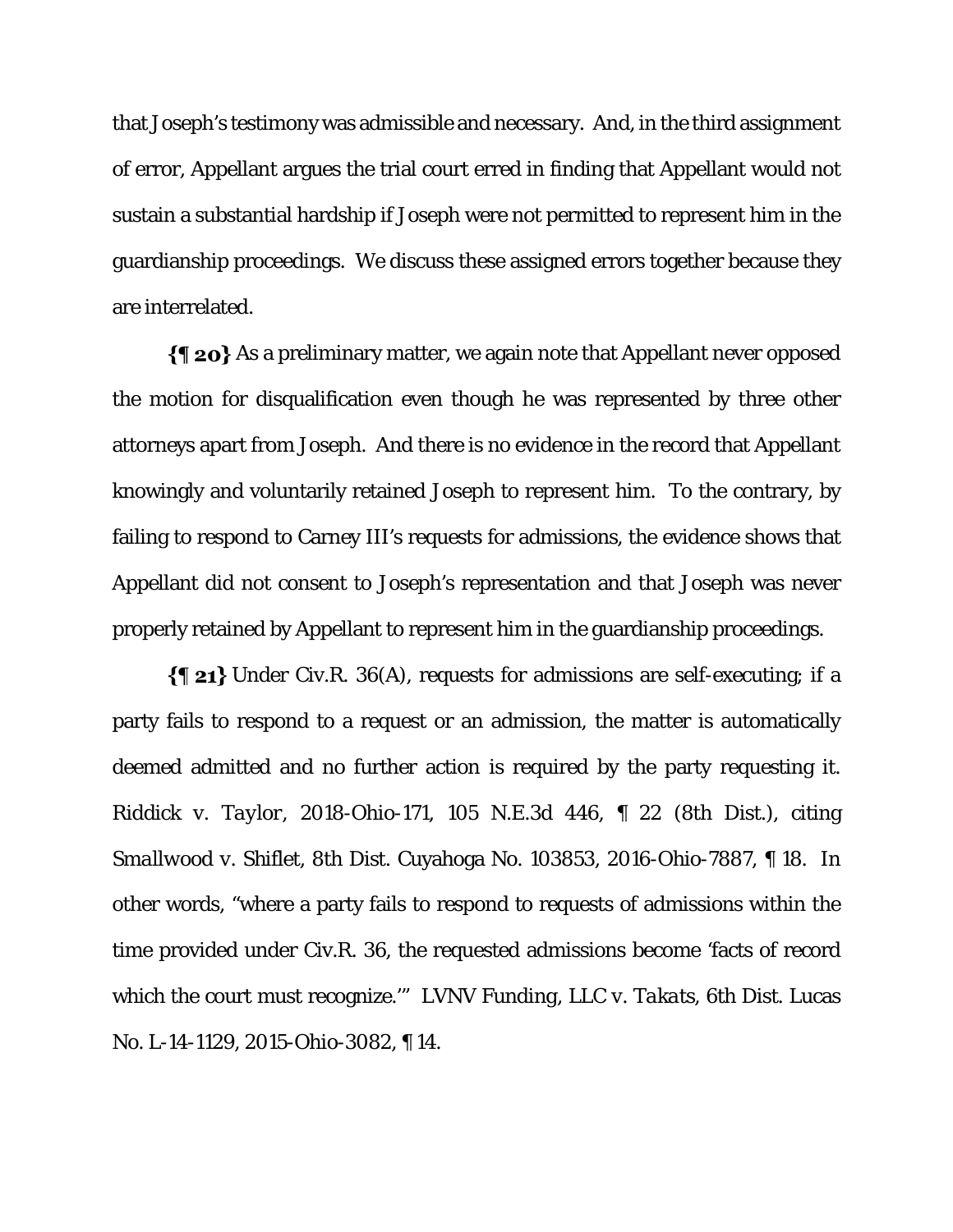$\{\P 22\}$  Carney III propounded requests for admissions, including the

following, which were deemed admitted:

Request No. 1: Admit that Attorneys Bryan S. Mollohan, John P. Thomas, and Andrew J. Santoli are the only attorneys you authorized to represent you from January 1, 2020 to the present.

\* \* \*

Request No. 2: Admit that Attorneys Bryan S. Mollohan, John P. Thomas, and Andrew J. Santoli are the only attorneys you authorized to represent your interests from January 1, 2020 to the present.

\* \* \*

Request No. 3: Admit that from July 1, 2019 to December 31, 2019, you did not request Joe Carney to prepare any legal documents for you to sign.

\* \* \*

Request No. 4: Admit that from January 1, 2020 to February 13, 2020, you did not request Joe Carney to prepare legal documents for you to sign.

\* \* \*

Request No. 5: Admit that from February 14, 2020 to the present, you did not request Joe Carney to prepare legal documents for you to sign.

\* \* \*

Thus, based on these admissions, Appellant never retained Joseph to represent him.

 $\{\P_2\}$  Appellant nevertheless asserts the trial court should have held a hearing before disqualifying Joseph. Assuming arguendo that Appellant retained Joseph as his counsel, the Ohio Supreme Court "has never held a court must hold an evidentiary hearing on every motion for disqualification." *Reo v. Univ. Hosps.*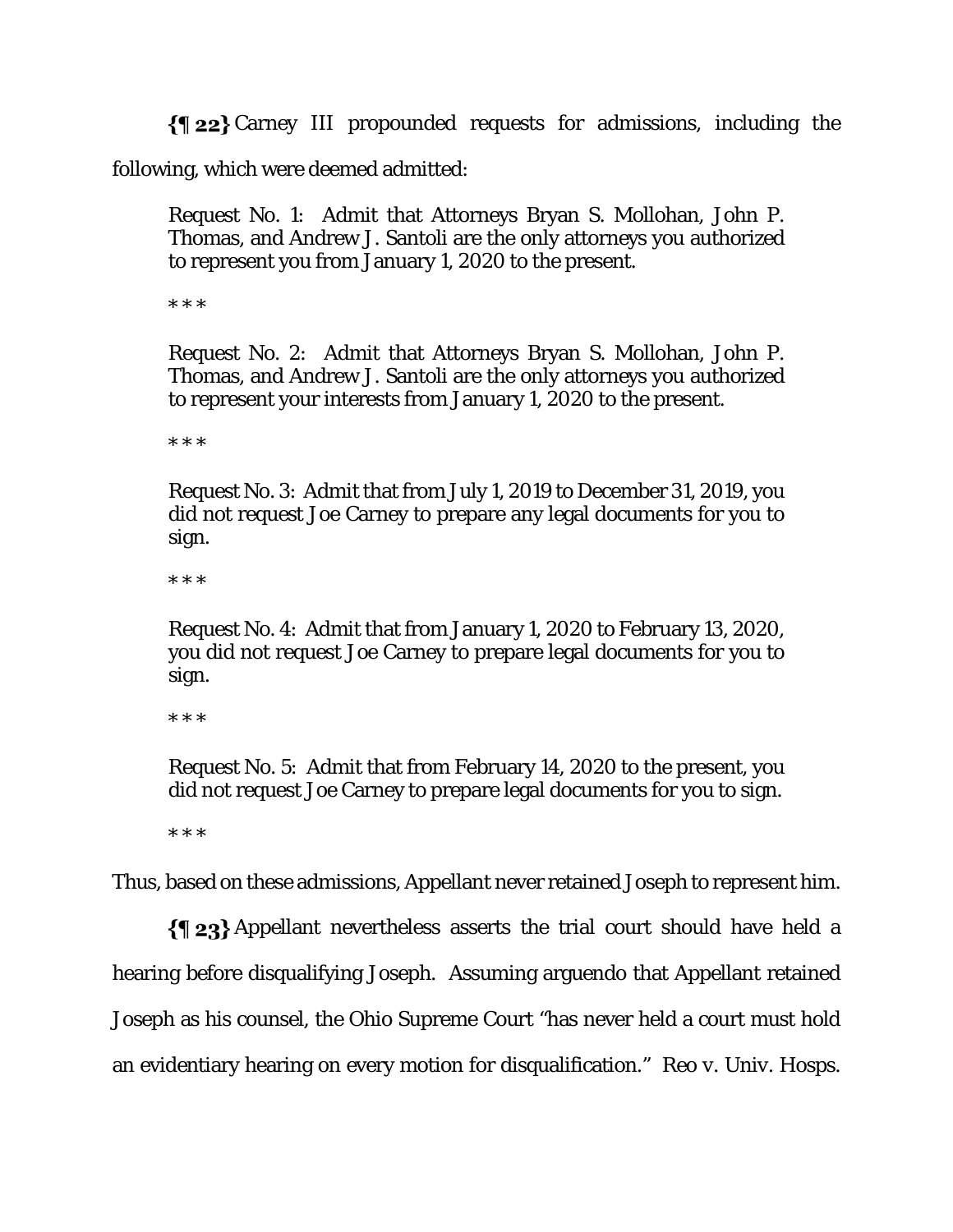*Health Sys*., 11th Dist. Lake No. 2018-L-110, 2019-Ohio-1411, ¶ 29, citing *Dayton Bar Assn. v. Parisi*, 131 Ohio St.3d 345, 2012-Ohio-879, 965 N.E.2d 268, ¶15. "The only instance in which the Supreme Court of Ohio has held an in-person 'evidentiary hearing' is required involved the disqualification of an attorney who left one firm and joined a firm representing an opposing party." *Id*., citing *Dayton Bar Assn.* at ¶ 15.

In *Reo*, the Eleventh District affirmed an order disqualifying an attorney from representing his spouse in a civil action because the attorney was a necessary witness per Prof.Cond.R. 3.7. As previously stated, Prof.Cond.R. 3.7 prohibits a lawyer from acting as an advocate at trial if the lawyer is likely to be a necessary witness. The Eleventh District affirmed the disqualification in *Reo* even though the trial court did not hold an evidentiary hearing and determined the issues on the parties' written submissions. *Id*. at ¶ 26-27. The *Reo* court explained that so long as a trial court has sufficient evidence to consider the required factors for disqualification, an evidentiary hearing is generally unnecessary. *Id*. at ¶ 30-31. *See also Landzberg v. 10630 Berea Road, Inc.*, 8th Dist. Cuyahoga No. 79574, 2002 Ohio App. LEXIS 1085 (Mar. 14, 2002), citing *Univ.Carnegie Med. Partners Assn. v. Weiss & Kramer, Inc.*, 8th Dist. Cuyahoga No. 65422, 1994 Ohio App. LEXIS 2690 (June 23, 1994) ("an oral hearing is not required" where "the trial court had before it sufficient evidence to determine that the exceptions \* \* \* do not apply"); *Smith v. Smith*, 8th Dist. Cuyahoga Nos. 107205 and 107373, 2019-Ohio-990, ¶ 26 (evidentiary hearing unnecessary to disqualify husband's attorney where record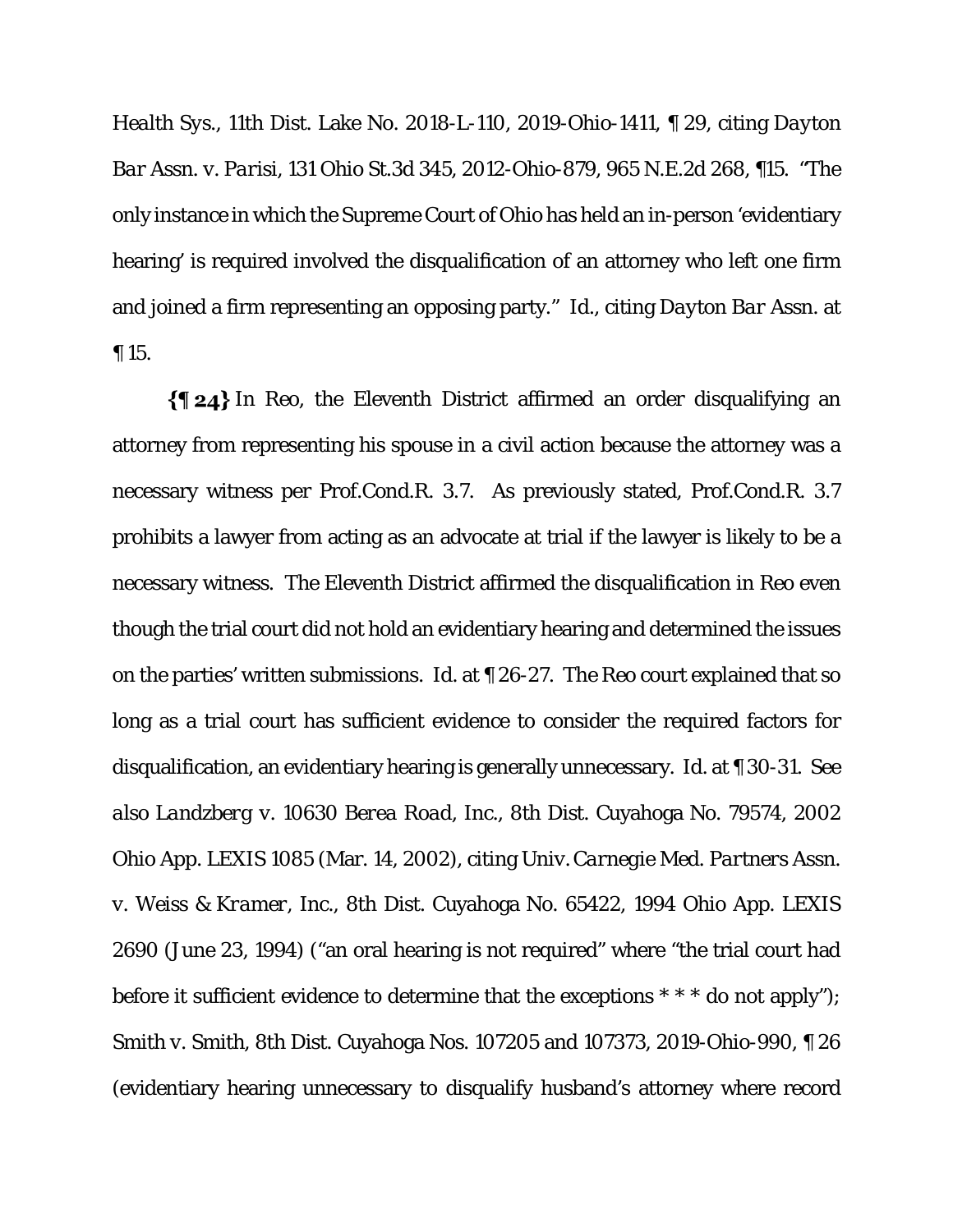demonstrated he also represented the guardian ad litem in her own divorce proceedings.); *Tabbaa v. Raslan*, 8th Dist. Cuyahoga No. 97055, 2012-Ohio-367, ¶ 18, quoting *Holmer v. Holmer*, 3d Dist. Seneca No. 13-07-28, 2008-Ohio-3228, ¶ 25 (a trial court "'is not required to hold a hearing on every motion to disqualify counsel on the basis of a conflict of interest.'").

The *Reo* court explained that

while a trial court is required to hold a hearing to consider whether a lawyer should be disqualified under Prof.Cond. R. 3.7, no particular type of hearing is required. \* \* \* Instead, it must be clear that the trial court had sufficient evidence before it to make the necessary determinations under Prof. Cond.R. 3.7.

*Id*. at ¶ 34, citing *Brown v. Spectrum Networks, Inc.*, 180 Ohio App.3d 99, 2008- Ohio-6687, 904 N.E.2d 576, ¶ 18 (1st Dist.).

 $\{\P 26\}$  The Eleventh District concluded that the trial court had sufficient evidence on which to grant the motion to disqualify without an evidentiary hearing because the defendant's motion to disqualify contained a detailed memorandum describing with particularity the grounds upon which the motion was brought, an analysis of each element under Prof.Cond.R. 3.7(a), and a legal argument with authorities. The Reos' brief in opposition asserted an opposing legal argument with authorities and, after the magistrate issued a recommendation disqualifying counsel, the Reos filed a detailed motion to set aside the magistrate's decision.

 $\{\P$  27} Under Prof.Cond.R. 3.7(a), an attorney is prohibited from acting as an advocate in a proceeding if the attorney is likely to be a necessary witness unless (1) the testimony relates to an uncontested issue, (2) the testimony relates to the nature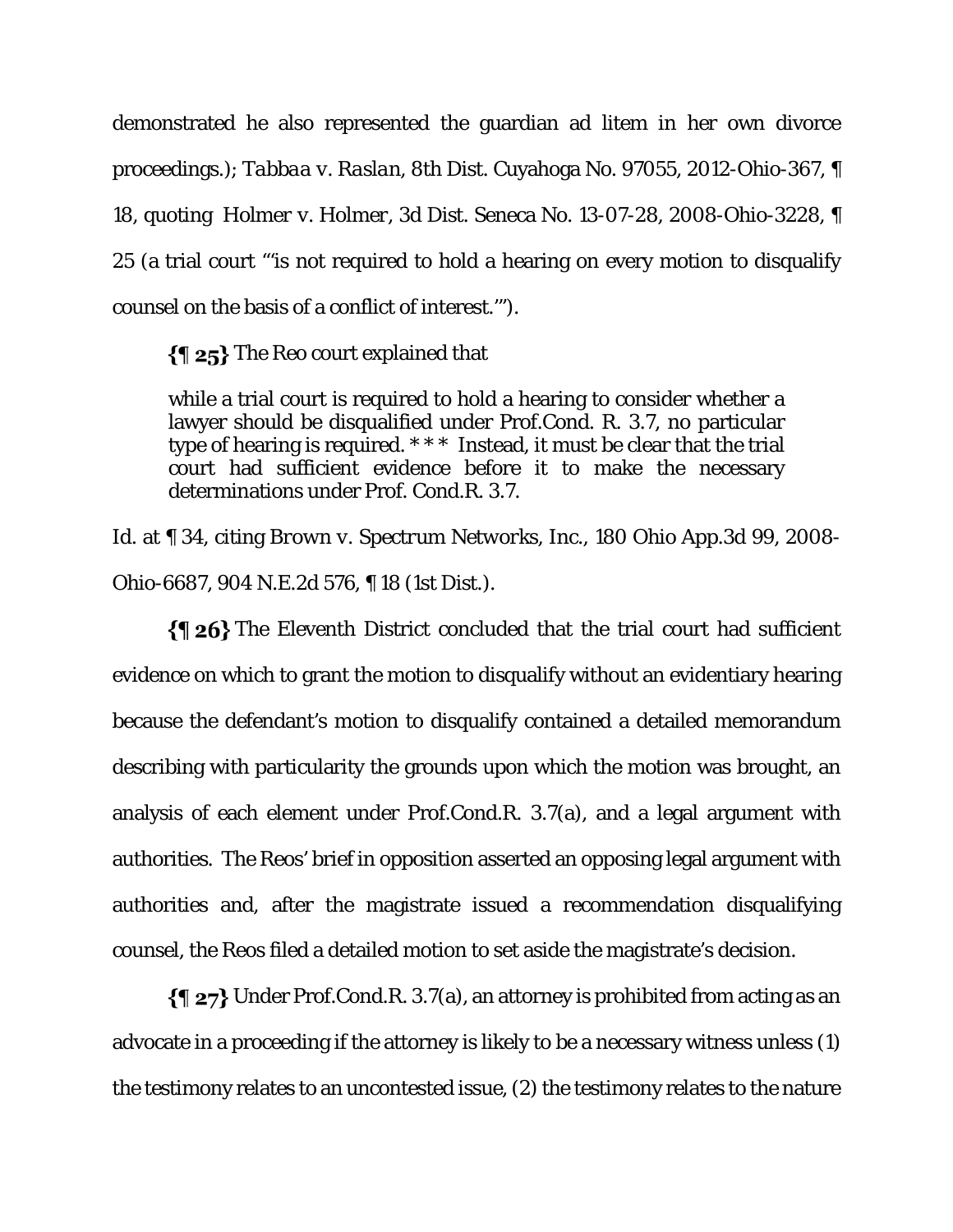and value of legal services rendered in the case, or (3) the disqualification of the lawyer would work substantial hardship on the client.

 $\{\$\ 28\}$  "A finding of necessity takes into account such factors as the significance of the matters, weight of the testimony and availability of other evidence.'" *Akron v. Carter*, 190 Ohio App.3d 420, 2010-Ohio-5462, 942 N.E.2d 409, ¶ 20 (9th Dist.), quoting *Puritas Metal Prods. v. Cole*, 9th Dist. Lorain Nos. 07CA009255, 07CA009257, and 07CA009259, 2008-Ohio-4653, ¶ 34. Thus, the court must determine whether the attorney's testimony is material and relevant to the litigation and whether the attorney's testimony could be obtained elsewhere. *Carter* at  $\llbracket 20$ . If the testimony is necessary and admissible, the court must then determine if one of the exceptions under Prof.Cond.R. 3.7(a) applies.

 $\{\P 29\}$  In a guardianship proceeding, the probate court must decide whether the alleged incompetent needs a guardian, and if so, who should be appointed as the guardian. The probate court in this case must decide between two competing applications for guardianship; one filed by Appellant's son and the other by his cousin, Jeanne. If Appellant is determined to be incompetent, the probate court will then have to ascertain whether he was competent when he signed the LPOA while he was in the locked psychiatric unit at University Hospitals on February 3, 2020, because the LPOA nominates Jeanne to serve as Appellant's guardian.

Joseph notarized the LPOA executed by Appellant on February 3, 2020. He is, therefore, a key eyewitness with personal knowledge regarding Appellant's mental competency on that day. Indeed, Joseph stated in his proposed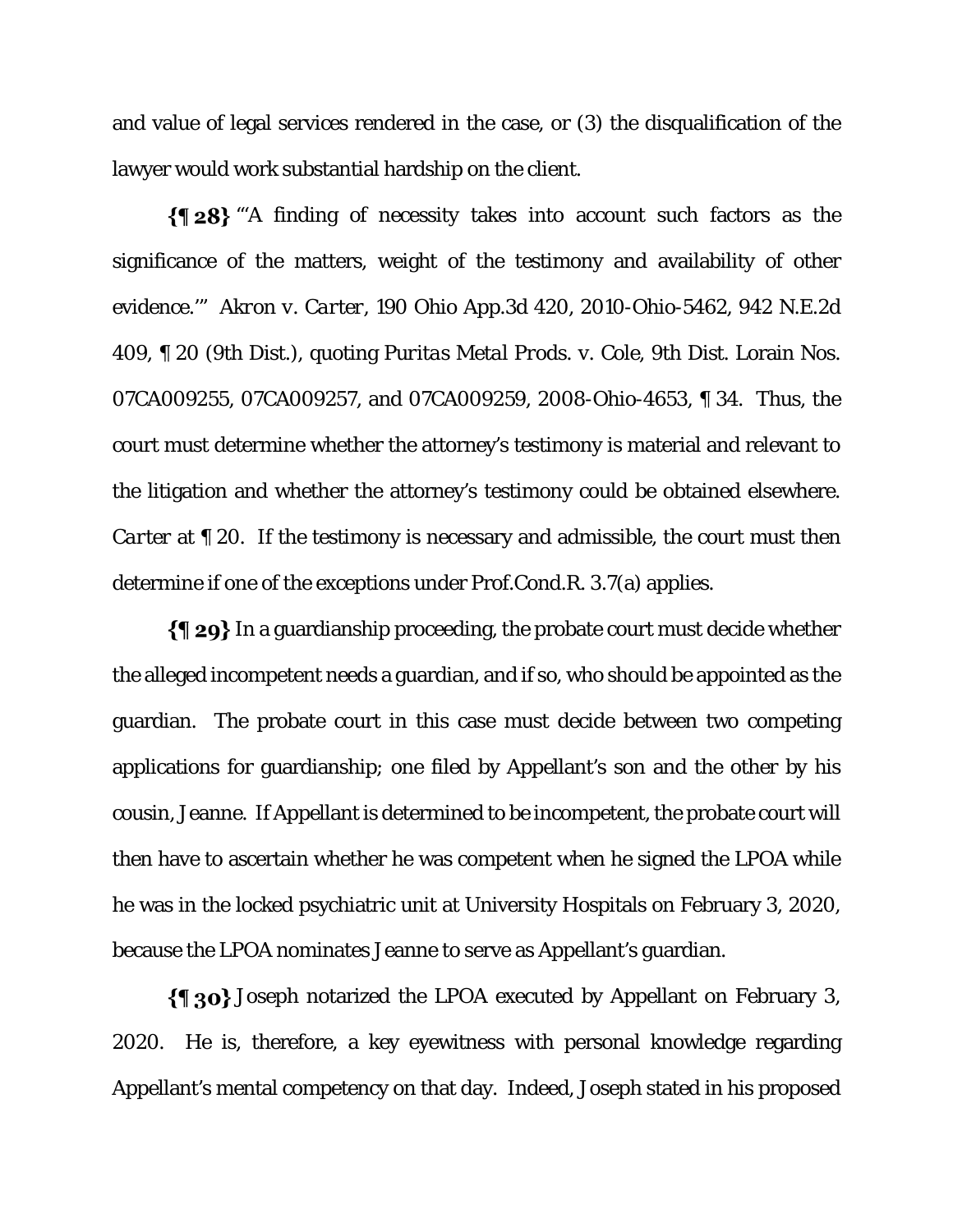reply brief in support of his motion to intervene that because he did not have access to Appellant's medical records he could only "rely on his own assessment made as an attorney \* \* \*." (Reply to applicant James M. Carney III's response to Joseph Carney's motion to intervene p. 3.) The term "assessment" could only refer to Joseph's assessment of Appellant's mental competence, and Joseph is the only witness qualified to testify as to his assessment of Appellant's mental capacity. No other witnesses, except maybe Jeanne, were present when Appellant signed the LPOA. Since Jeanne is not an attorney, Joseph is also the only qualified witness who can testify as to whether he advised Appellant that the LPOA could negatively impact the POA he previously executed that named his son, Carney III, attorney-in-fact, and nominated his son to guardian, if necessary. Therefore, Joseph is, a necessary fact witness in the guardianship proceedings.

 ${\{\,\}31\}$  Indeed, Joseph admitted he was a necessary witness when he asserted:

[I]t is essential to [Appellant's] health, safety, happiness, and continued autonomy that his story is truthfully told, and all relevant facts and developments are recounted and considered and Joseph D. Carney is in a unique position to do so. It is essential to Joseph D. Carney's long-standing relationship with and love for his cousin, that he step-in and provide details and information relevant to determining if guardianship is appropriate. He will also present information relevant to who the court may wish to consider as a guardian and which person will respect and remain faithful to the wishes and desires of [Appellant].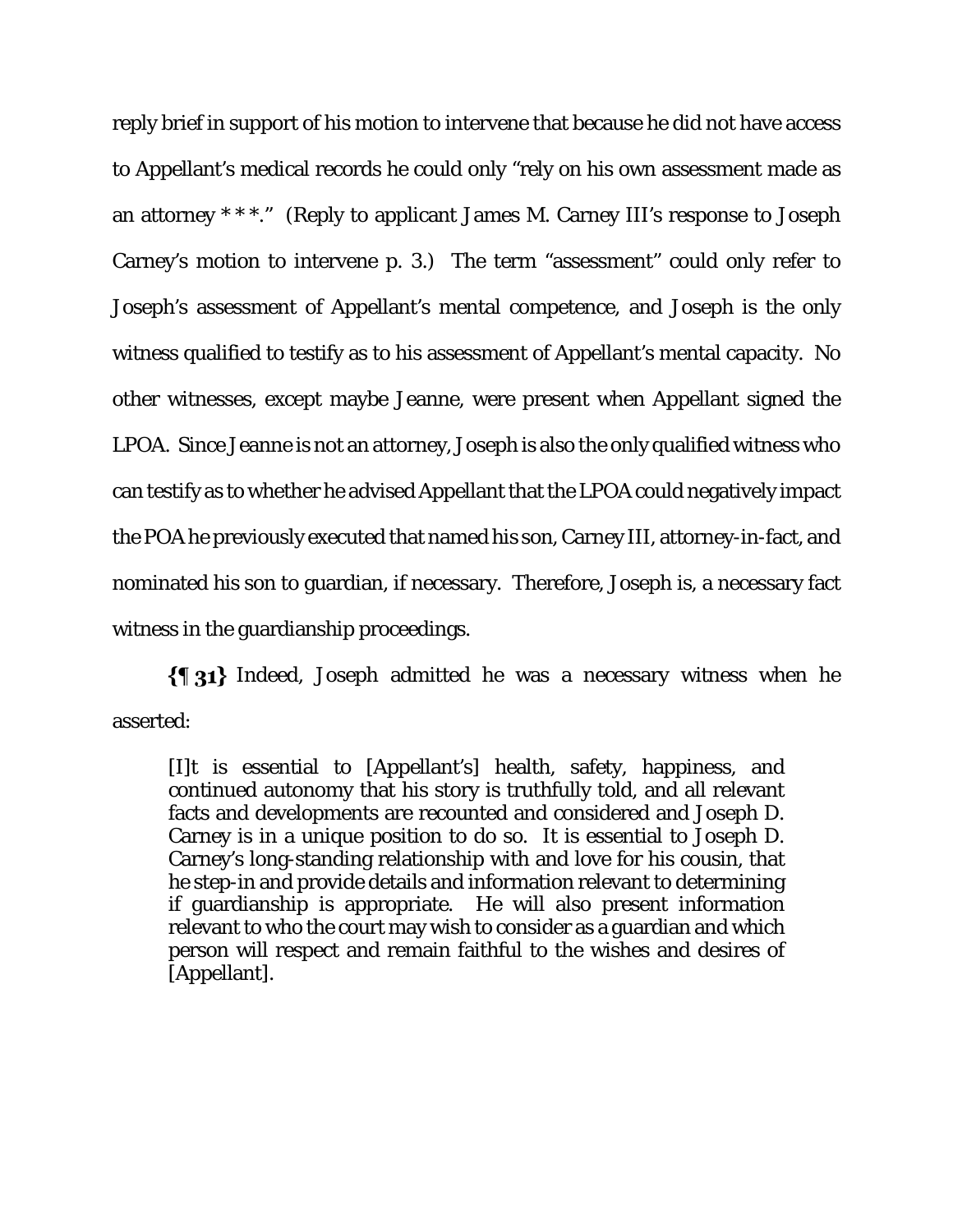([Proposed] Motion of intervenor Joseph D. Carney to file reply brief instanter and [Proposed] reply brief p. 3.) Therefore, by his own admission, Joseph's testimony is relevant and necessary to the probate court's guardianship decision.

 $\{\P_3, 2\}$  Having determined that Joseph is a necessary witness, we now consider whether any of the exceptions to the witness-advocate rule set forth in Prof.Cond.R. 3.7(a) are applicable. Under Prof.Cond.R. 3.7(a), an attorney may continue to act as an advocate in a proceeding even though the attorney is likely to be a necessary witness if (1) the testimony relates to an uncontested issue, (2) the testimony relates to the nature and value of legal services rendered in the case, or (3) the disqualification of the lawyer would work substantial hardship on the client.

Joseph's testimony is not related to the nature or value of legal services rendered. Joseph's testimony relates to Appellant's mental competency, which is a contested issue. Jeanne and Joseph contend that Appellant was competent when he executed the LPOA on February 3, 2020. Citing several reports of medical experts and the probate court's investigator, Carney III asserts that he was not competent on that day and that his continued incompetency necessitates the appointment of a guardian. Therefore, as previously explained, Joseph's testimony regarding his assessment of Appellant's competency on February 3, 2020, is a contested factual issue.

Moreover, Joseph's disqualification will not work a substantial hardship on Appellant. Establishing substantial hardship for purposes of avoiding disqualification "requires more than a showing of financial hardship or long-time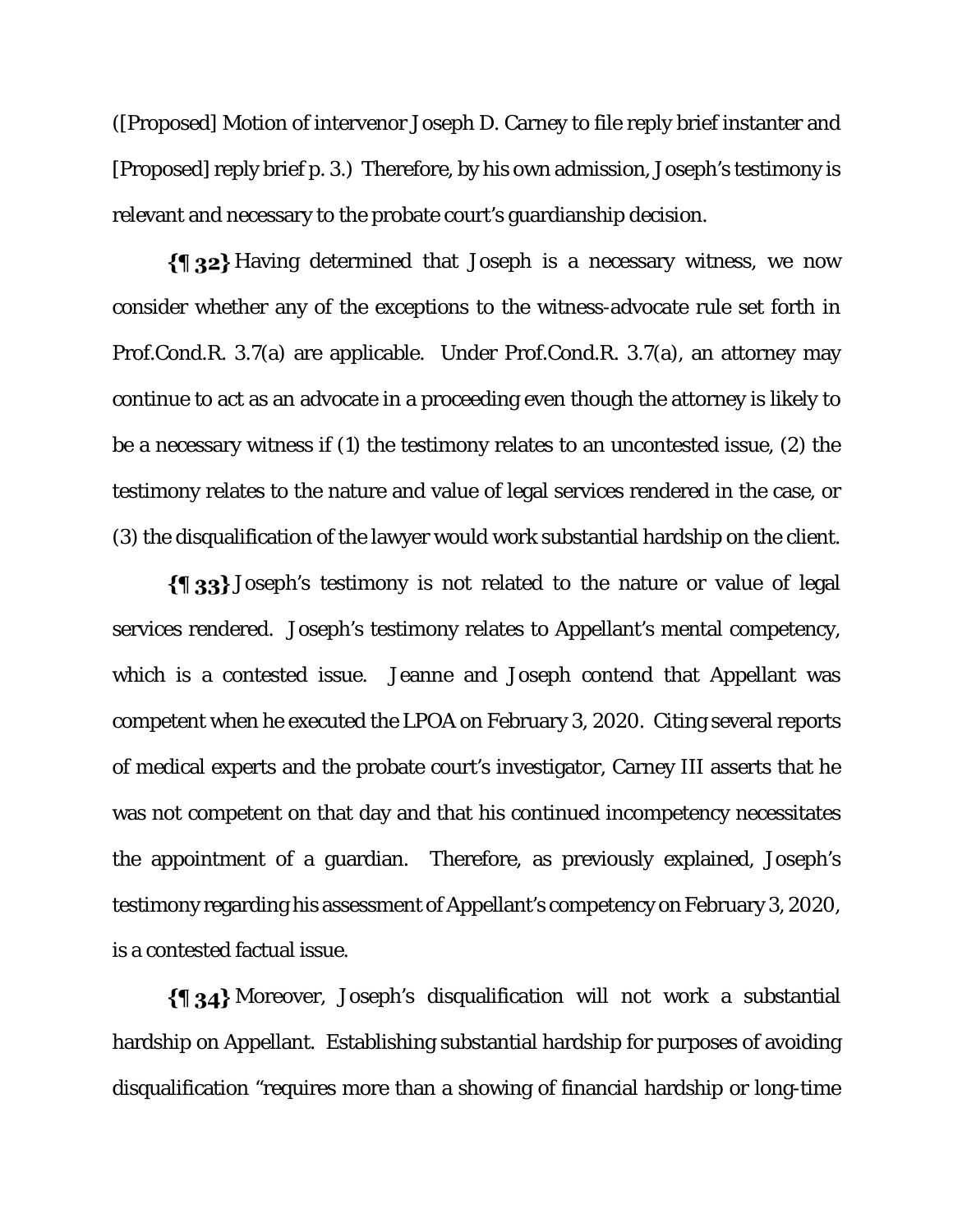familiarity with the case. There must be some proof of specialized expertise." *155 N. High v. Cincinnati Ins. Co.*, 72 Ohio St.3d at 429, 650 N.E.2d 869.2 And, the disqualified attorney bears the burden of proving that his client will suffer substantial hardship as a result of the disqualification. *Id*. There is nothing in the record demonstrating that Joseph offers expertise beyond that already provided by Appellant's three other lawyers of record. Therefore, Appellant has not suffered any hardship as a result of Joseph's disqualification.

The first, second, and third assignments of error are overruled.

# **C. Extraneous Arguments**

 $\{\P_36\}$  In the fourth assignment of error, Appellant argues the probate court abused its discretion by considering arguments that have nothing to do with the admissibility or necessity of disqualifying Joseph under the witness-advocate rule. He contends the court inappropriately considered Joseph's motives for representing Appellant and expressed concern over the fact that Joseph entered an appearance after the court denied his motion to intervene.

 $\{\P\}$  The probate court was concerned that Joseph had a conflict of interest that required Joseph be disqualified for ethical reasons. Throughout the guardianship proceedings, Joseph endeavored to obtain Appellant's medical

 <sup>2</sup> Prof.Cond.R. 3.7 replaced former disciplinary rules DR 5-101(B) and 5-102(A) and (B) of the former Code of Professional Responsibility, effective February 1, 2007. *Brown v. Spectrum Networks, Inc.*, 180 Ohio App.3d 99, 2008-Ohio-6687, 904 N.E.2d 576, ¶ 13. Although *155 N. High* applied disciplinary rules of the former Code of Professional Responsibility, cases interpreting those rules are still relevant in determining whether disqualification will cause a substantial hardship to the client. *Reo*, 2019-Ohio-1411, 131 N.E.3d 986, at ¶ 21.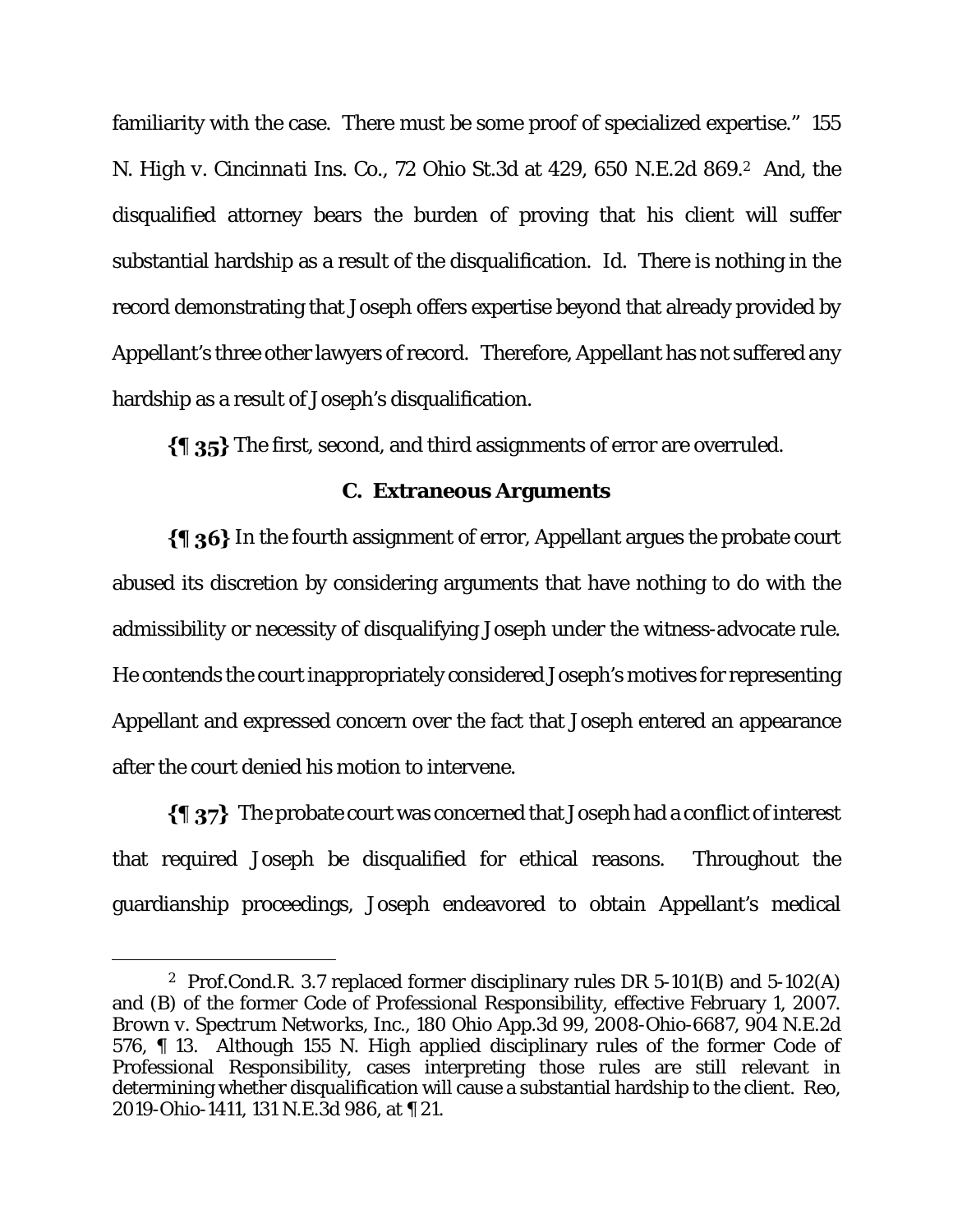records and other discovery to defend his professional reputation. (*See*, *e.g*., motion to intervene, for visitation, and for further relief p. 4.) If Joseph can establish that Appellant does not have dementia, then he would be exonerated of any claim that he unduly influenced Appellant to sign the LPOA. Joseph's interest in defending his professional license and reputation are at odds with Appellant's alleged need for a guardian. In its judgment granting disqualification, the probate court observed:

Attorney Joseph Carney has shown that he is biased against Applicant James M. Carney III for personal motives and that his interests will not serve [Appellant], as he wants to further his own agenda. Further, the Court finds it disingenuous that Joseph Carney would approach [Appellant] to sign an engagement letter while the Guardianship proceeding is pending and in light of the Statement of Expert Evaluations and other medical statements that have been filed in this matter.

 $\{\{\}\$  38} In light of this conduct, the probate court reasonably concluded that Joseph's personal interest in exoneration would limit his ability to effectively represent Appellant's interests in the guardianship proceeding. We find no abuse of discretion in the trial court's consideration of these facts as an additional basis for disqualifying Joseph, especially since there is no evidence that Appellant knowingly and voluntarily retained Joseph's services in the first place.

The fourth assignment of error is overruled.

# **D. Necessary Witness**

 $\{\P$  40} In the fifth assignment of error, Appellant argues the probate court abused its discretion in using Prof.Cond.R. 3.7 as the basis to disqualify Joseph where the court, rather than a jury, will decide the factual issues. He contends that